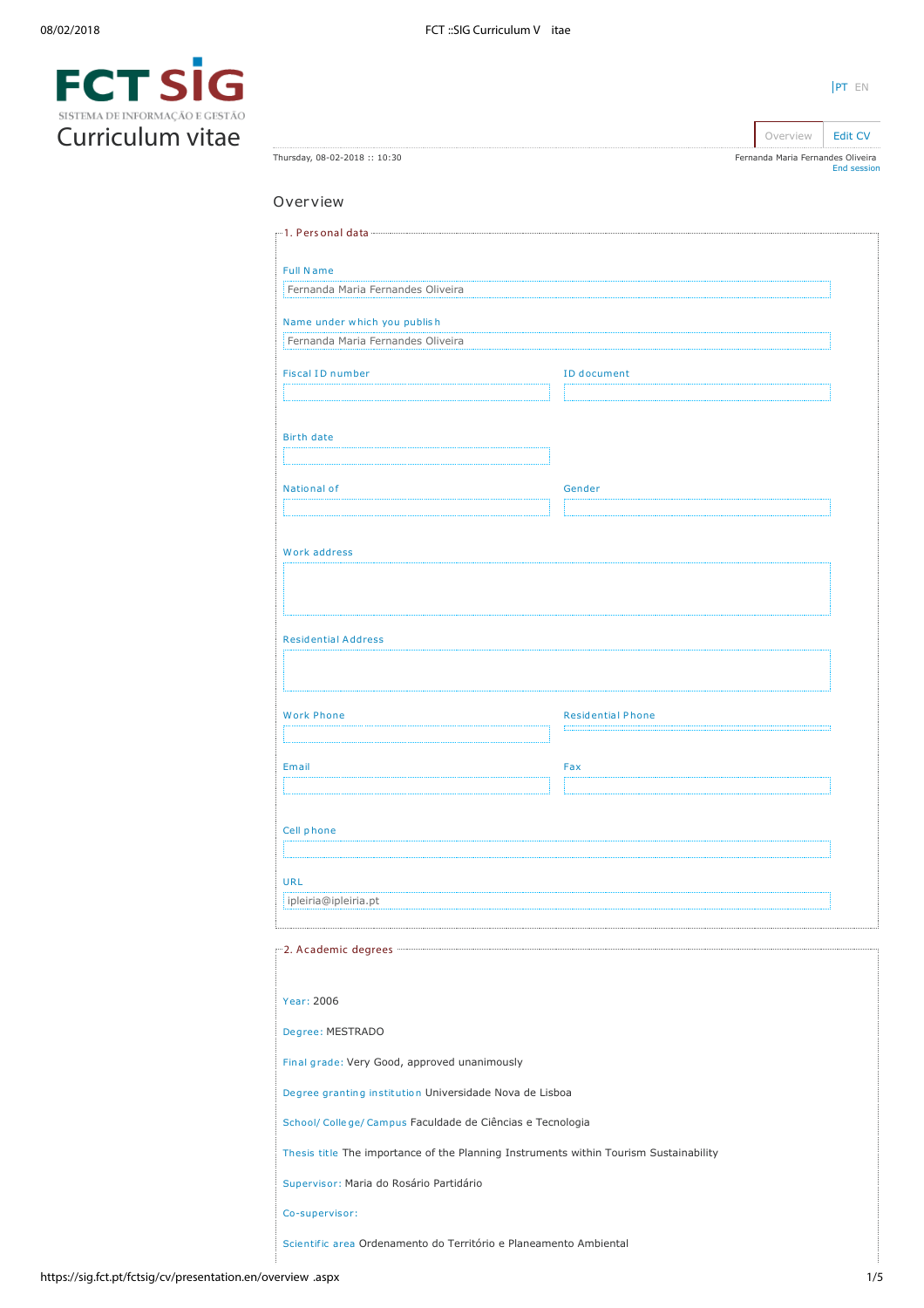| 08/02/2018 | <b>FCT: SIG Curriculum Vitae</b>                                                                                         |
|------------|--------------------------------------------------------------------------------------------------------------------------|
|            | <b>Number of curricular years 1</b>                                                                                      |
|            | Program title Land Use and environmental Planning, within EU perspective                                                 |
|            | <b>Year: 1996</b>                                                                                                        |
|            | <b>Degree: LICENCIATURA</b>                                                                                              |
|            | <b>Final grade: Good</b>                                                                                                 |
|            | Degree granting institution Universidade de Aveiro                                                                       |
|            | <b>School/College/Campus Other</b>                                                                                       |
|            | Thesis title Feasibility Study for the Creation of an Incentive and Congress Bureau in the Algarve<br>Region             |
|            | Supervisor: Roque da Cunha                                                                                               |
|            | <b>Co-supervisor:</b>                                                                                                    |
|            | <b>Scientific area Turismo</b>                                                                                           |
|            | <b>Number of curricular years 5</b>                                                                                      |
|            | Program title Tourism planning and management                                                                            |
|            | <b>Year: 2012</b>                                                                                                        |
|            | <b>Degree: DOUTORAMENTO</b>                                                                                              |
|            | <b>Final grade: Very Good with appraisal</b>                                                                             |
|            | Degree granting institution Universidade do Algarve                                                                      |
|            | School/College/Campus Faculdade de Economia                                                                              |
|            | Thesis title THE ECONOMIC EVALUATION IN FOREST RECREATION PLANNING - THE CASE OF LEIRIA<br><b>NATIONAL FOREST</b>        |
|            | <b>Supervisor: Professor Doutor Pedro Pintassilgo</b>                                                                    |
|            | Co-supervisor: Professora Doutora Maria Isabel Mendes e Professor Doutor João Albino Silva                               |
|            | <b>Scientific area Turismo</b>                                                                                           |
|            | <b>Program title Tourism</b>                                                                                             |
|            |                                                                                                                          |
|            | <b>Período</b><br>Cargo, categoria ou actividade<br>Instituição                                                          |
|            | School of Tourism and Maritime Techcnology - Polytechnic<br>$01 - 9 - 2008a$<br>Adjunct Professor<br>Institute of Leiria |

01-8-1997 a 01-9- 2008 Equiparado a Assistente de 2.º triénio Superior School of Education - Polytechnic Institute of Leiria

## 4. Area of scientific activity

Scientific activity has been developed in the area of tourism, more specifically, in terms of the sustainability of tourism and the environmental economy associated with the development of recreation and tourism.

## 5. Present research interest

# Domain of specialization

Environmental economy - applied to recreation and tourism

## Current research interests

Tourism sustainability, ethic and conduct codes, tourism planning

## Other professional interests/activities

Organization and participation in seminars and congresses in the area of tourism. Development of projects in partnership with the tourism sector

## 6. Experience as scientific adviser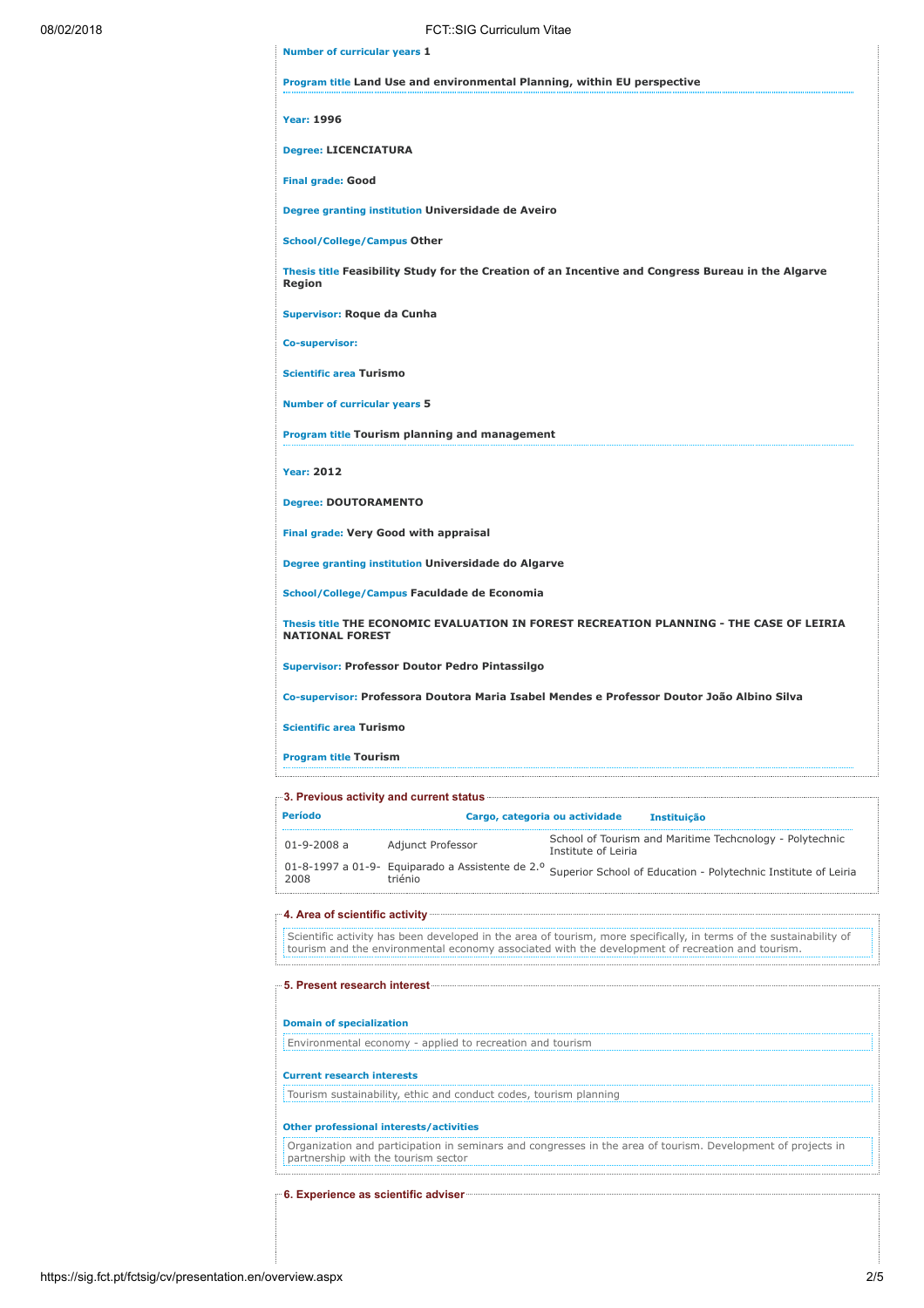| Dez/2016 (2 papers) - European Journal of Tourism, Hospitality and Recreation, School of Tourism and Maritime<br>Maio/2015 (1 paper) - European Journal of Tourism, Hospitality and Recreation, School of Tourism and Maritime<br>Fev/2014 (2 papers) - European Journal of Tourism, Hospitality and Recreation, School of Tourism and Maritime |
|-------------------------------------------------------------------------------------------------------------------------------------------------------------------------------------------------------------------------------------------------------------------------------------------------------------------------------------------------|
|                                                                                                                                                                                                                                                                                                                                                 |
|                                                                                                                                                                                                                                                                                                                                                 |
|                                                                                                                                                                                                                                                                                                                                                 |
|                                                                                                                                                                                                                                                                                                                                                 |
| = 2014/15 - Eco Based Beaches: Eco-informed beaches, project financed by ProMar; Tourism Research Center -                                                                                                                                                                                                                                      |
| 2013/2015 - Projecto AETHICOD Project - European Ethic Code for Tourism - ERASMUS Program (European                                                                                                                                                                                                                                             |
| 2013 - Climate Partnership - Bernburg, Borne, Leiria, Rheine & Trakai, an EU-Programme "Europe for Citizens"                                                                                                                                                                                                                                    |
|                                                                                                                                                                                                                                                                                                                                                 |
| 2009 - Training and Consulting Collaboration in the U'ANAN Project - Building Sustainable Community<br>Development in the Tombali Region: Eco-tourism and Citizenship. Cantanhês National Park, Guinea-Bissau.                                                                                                                                  |
|                                                                                                                                                                                                                                                                                                                                                 |

#### 8. Prizes and awards received

| Year | Name of the prize or award | <b>Promoting entity</b> |
|------|----------------------------|-------------------------|
|      |                            |                         |

## 9. Published works

#### Teses

(PHD) - A AVALIAÇÃO ECONÓMICA NO PLANEAMENTO DO RECREIO FLORESTAL – O CASO DA MATA NACIONAL DE LEIRIA, 2012, FEUAlg

(MsC) - O Papel dos Instrumentos de Planeamento para o Turismo Sustentável, o caso de Castelo de Vide, 2006, Tese de Mestrado em Ordenamento do Território e Planeamento Ambiental, FCT-UNL Livros (autor)

Eurico S (Ed.), Oliveira F and Hoefnagels H (2017). "Ethicod – Guidelines for an ethicod in the tourism & accommodation sector within Europe. CITUR/IPL/FCT. ISBN – 9789896916640. Capítulos de livros

Eurico S, Oliveira F (2015), "Sustainable Tourism Development of Rural Destinations: The Schist Villages, Portugal", in Morpeth & Yan (eds.) (2015), Planning for Tourism. Towards a Sustainable Future, UK: CABI, p.169-187. http://www.cabi.org/bookshop/book/9781780644585

Oliveira F, Silva F, Brás G (2014). "A atividade turística na Guiné-Bissau: desafios para o futuro". In C. Costa, F. Brandão, R. Costa & Z. Breda (Eds.), Turismo nos Países Lusófonos: conhecimento, estratégia e territórios. Lisboa, Escolar Editora. Vol. I: 168-181. ISBN: 978-972-592-411-2.

Oliveira F e Silva F (2012). Ecoturismo em Cantanhez, Guiné-Bissau – Um longo caminho rumo à sustentabilidade. In: Malheiros, C., Brasão, I. e Dias, F. (Coord.). Imagem, Património e Sustentabilidade dos<br>Destinos Turísticos. GITUR – Grupo de Investigação em Turismo/IPL. Porto: Media XXI. 191-211. ISBN: 978-989-729-016-9.

Oliveira F e Silva F (2012). Ecotourism in vulnerable regions: opportunities and obstacles to development – the case of Cantanhez, Guiné-Bissau. In Legrand, W., Simons-Kaufman, C. & Sloan, F. (Eds.). Sustainable Hospitality and Tourism as Motors for Development Case Studies from Developing Regions of the World. UK/USA: Routledge. ISBN/ISSN: 978-012-38519-6-3/0123851963.

**Artigos em revistas de circulação internacional com arbitragem científica**<br>. Oliveira F, Pintassilgo P, Pinto P, Mendes I, Silva J (2017). "Segmenting visitors based on willingness to pay for<br>recreational benefits: The ca http://journals.sagepub.com/doi/pdf/10.5367/te.2015.0526

. Eurico S, Oliveira F, Hoefnagels H (2014). "An ethic code for European hotels: the two sides of the coin". European Journal of Tourism, Hospitality and Recreation, 5 (3), 11-31 (ISSN: 1647-9254) http://www.ejthr.com/ficheiros/2014/Volume5/EJTHR\_Vol5\_3\_Art1\_Sofia.pdf

. Eurico. S., Oliveira, F. and Pais, S. (2012) The role of internships' experiences for the construction of Employable Tourism Graduates. Journal of Tourism and Services, 4, 18-38 (ISSN: 1804-5650).

.Eurico, S., Oliveira, F., Gonçalves, S. and Pais, S. (2012). Issues on tourism and marine resources' employability: A challenge for higher education?. European Journal of Tourism, Hospitality and Recreation. 3 (1): 95-114 (ISSN: 1647-9254).

# Publicações em actas de encontros científicos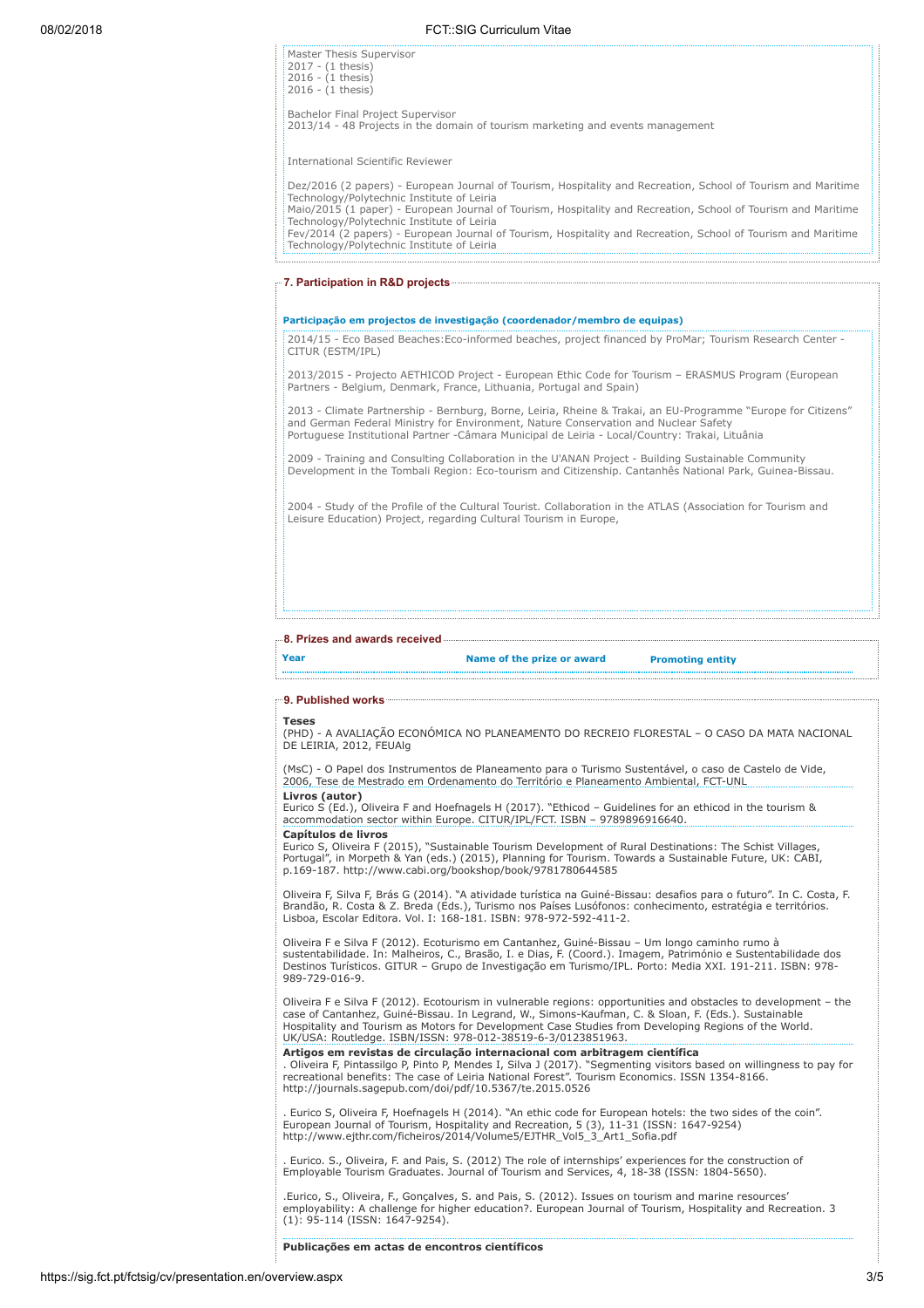## 08/02/2018 FCT::SIG Curriculum Vitae

• Eurico S and Oliveira F (2017). "Environmental awareness within the Tourism industry: an Higher Education European project for sustainability". Tourism 2017 - 2nd International Conference on Global Tourism and Sustainability, Lagos – Portugal, 27th – 29th September 2017, in electronic format (eBook - CD).

• Oliveira F, Eurico S and Jorge JP(2017). "EBSCode - Eco Based Surf Code – surfing for a sustainable development of beaches: the Portuguese case", 9th World Conference for Graduate Research in Tourism,<br>Hospitality & Leisure, Cartagena, Spain, 6th- 11th June/2017, https://anatoliajournal.com/gradconference/9th-<br>world-confe

• Gomes C, Oliveira F, Cociorva A (2015) Profitability in Portuguese Tourism Recreation Enterprises, GBATA Seventeenth Annual International Conference, Peniche & Lisbon, Portugal from July 7-11th.

• Eurico, S., Oliveira, F. (2014). Perceptions of employability for students and graduates in the Tourism field. 25th SPACE AGM & Conference; Barcelona, 23 - 25 April.

• Eurico, S., Oliveira, F., Hoefnagels, H. (2014). An ethic code for the european ta and to: results from an international project; 25th SPACE AGM & Conference; Barcelona, 23 - 25 April.

• Dias, F. & Oliveira, F. (eds.) (2013). Atas da II Conferência Internacional de Animação Turística. Peniche: GITUR/ESTM/IPL.

• Jorge, J., Leandro, S., Eurico, S. & Oliveira, F. (2012). Rip Curl Pro 2010 Portugal – a surf sport event study on spectator's profile, spending structure and declared preferences. Paper presented in III NECSTouR Regional Conference "Coastal Tourism and Sustainable Branding". Middelburg (Netherlands). 9th to 10th May 2012.

• Oliveira, F., Rego, B., Barreto, A., Santos, F. (2012). O ecoturismo como fator de desenvolvimento na Guiné-Bissau: uma estratégia de cooperação institucional. Atas do Colóquio Internacional Cabo Verde e Guiné Bissau: Percursos do Saber e da Ciência. 21-23 de Junho de 2012, Lisboa. URL: https://coloquiocvgb.wordpress.com/actas/atas-comunicacoes/.

• Pintassilgo, P. & Oliveira, F. (2011). Valores intangíveis da horticultura ornamental: a perspetiva da economia ambiental. In V Jornadas Ibéricas de Horticultura Ornamental. Coleção Atas Portuguesas de Horticultura. ISBN: 978-972-8936-11-2.N.º 19: 48-62.

• (online) Oliveira, F., Pintassilgo, P., Mendes, M.I. & Silva, J. (2009). Contributos da economia ambiental para<br>a sustentabilidade do turismo - Um exemplo na área do recreio florestal. URL:<br>http://www.apdr.pt/congresso/2

• (online) Alves, D. & Oliveira, F., In Conference Proceedings (2008) European Conference Chapter of Travel and Tourism Research Association – Competition in Tourism: Business and Destination Perspectives. Available on the TTRA website: http://www.ttra2008.com/private/ProceedingsTTRA2008.pdf. Outras publicações

• Viana AS, Oliveira F, Jorge JP, Leandro S, Eurico S, Mendes S (2014). "Estudo do Impacto do Rip Curl Pro 2013 Portugal – Síntese". GITUR/IPL. ISBN: 978-989-98965-1-2. http://www.valueofwaves.org/uploads/1/1/4/2/11420190/relatoriosintesercppeniche2012.pdf

• Viana, A., Oliveira, F., Jorge, J.P., Leandro, S., Eurico, S. and Mendes, S. (2012). "Estudo do impacto do Rip Curl Pro 2012 Portugal – Síntese". GITUR/IPL. ISBN: 978-989-97395-3-6. Dezembro 2012. URL: https://drive.google.com/file/d/0B168hmB7hD4FbVdkVEUxU3psbVk/view

• Jorge, JP; Leandro, S.; Eurico, S. e Oliveira, F. (2011). Rip Curl Pro 2010 – Perfil do público assistente e impacto socioeconómico do evento. GITUR/CMP. ISBN: 978-989-97395-2-9.

## 10. Communications in scientific meetings

## Comunicações orais por convite

Oliveira F (2016) Colóquio "Turismo e Natureza – Que Futuro?", organizado pela OIKOS – Associação de Defesa do Ambiente e do Património da Região de Leiria, 25 outubro 2017, Centro de Interpretação Ambiental, Leiria.

Oliveira F (2016) "Carta Europeia de Turismo Sustentável em Áreas Protegidas", comunicação oral apresentada na Conferência Turismo e Natureza, organizada pela Câmara Municipal de Torres Vedras, realizada no Hotel Campo Real, no dia 9 de junho de 2016.

Oliveira F (2016) "Criação de Produtos Turísticos", Palestra no âmbito do Programa de Eficiência Municipal, promovida pela Câmara Municipal da Marinha Grande, dia 12 de maio de 2016, Auditório do Edifício da Resinagem, na Marinha Grande.

## Outras comunicações orais

Calnaryte, L.; Oliveira, F. & Eurico, S. (2017). "Sustainable tourism practices through the eyes of the tourist: a case study of a tour operator"; 9th International Tourism Congress, Peniche, 29 – 30 November.

Hock, M.; Oliveira, F. & Eurico, S. (2017). "Colonial Imagery in Responsible Travel Advertisement, a Critique<br>from a Postcolonial Perspective"; 9th International Tourism Congress, Peniche, 29 – 30 November.

Eurico S and Oliveira F (2017). "Environmental awareness within the Tourism industry: an Higher Education<br>European project for sustainability". Tourism 2017 - 2nd International Conference on Global Tourism and<br>Sustainabili

Oliveira F, Eurico S and Jorge JP(2017). "EBSCode - Eco Based Surf Code – surfing for a sustainable development of beaches: the Portuguese case", 9th World Conference for Graduate Research in Tourism, Hospitality & Leisure, Cartagena, Spain, 6th- 11th June/2017.

Eurico S, Oliveira F e Hoefnagels H (2016) "An European example of an Ethic Code for Hospitality and Tourism", comunicação apresentada no II Congresso Internacional "Educação, Ambiente e Desenvolvimento" (II CIEAD) 9 a 12 de novembro de 2016, ESECS/IPL, Leiria

Jorge JP, Viana AS, Oliveira F, Eurico S, Leandro S (2016) "Economic impact analysis of a surfing sport event: the case of the Moche Rip Curl Pro 2015 – Portugal", comunicação apresentada na EATSA Conference 2016,<br>2nd Annual Conference of Euro-Asia Tourism Studies Association , 27-30 junho 2016, Peniche.

Gomes C, Oliveira F, Cociorva A (2015) "Profitability in Portuguese tourism recreation enterprises", GBATA Seventeenth Annual International Conference, 7th to 11th July, Peniche, Portugal

Eurico S, Oliveira F (2015). "Transversally looking at environment in the different sectors of Tourism within the European Framework"; VIII International Tourism Congress, Peniche, 25-27 November.

Jorge J, Oliveira F, Eurico S et. al. (2015). Surfing tourism research: a literature review. VIII International Tourism Congress, Peniche, 25-27 November.

Oliveira F, Gomes C, Cociorva A (2015) "Performance evaluation of tourism recreation enterprises in Portugal", 8th ITC - International Tourism Congress - The Image and Sustainability of Tourism Destinations, 25th – 27th